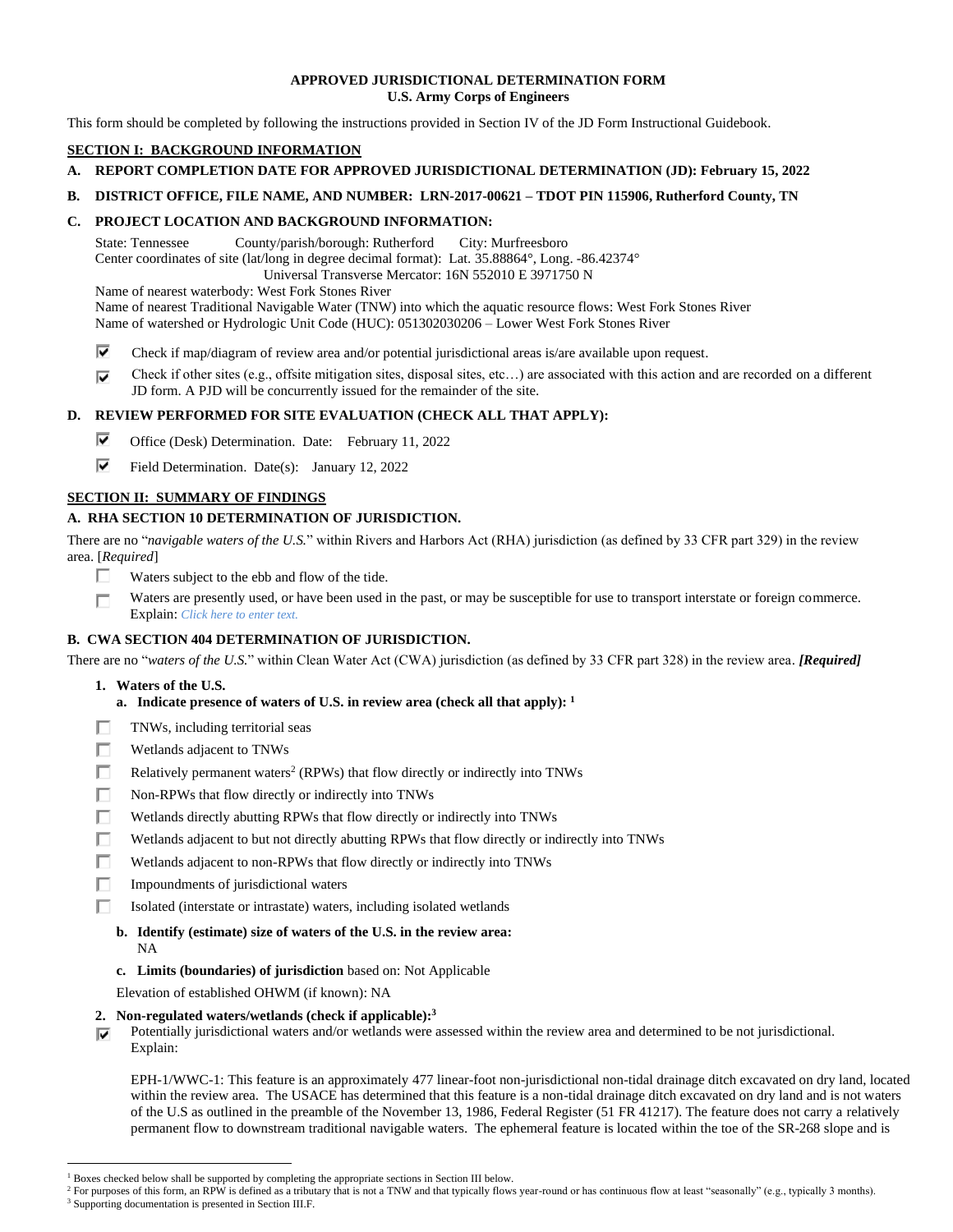excavated wholly in and drains only uplands. Accordingly, EPH-1/WWC-1 is determined to be a non-jurisdictional non-tidal drainage ditch excavated in dry land. The feature is depicted on the attached map "LRN-2017-00621, TDOT PIN 116896.00, AJD MAPS".

EPH-6: This feature is an approximately 220 linear-foot non-jurisdictional non-tidal drainage ditch excavated on dry land, located within the review area. The USACE has determined that this feature is a non-tidal drainage ditch excavated on dry land and is not waters of the U.S as outlined in the preamble of the November 13, 1986, Federal Register (51 FR 41217). The feature does not carry a relatively permanent flow to downstream traditional navigable waters. The ephemeral feature is located within the toe of the SR-268 slope and is excavated wholly in and drains only uplands. Accordingly, EPH-6/WWC-6 is determined to be a non-jurisdictional non-tidal drainage ditch excavated in dry land. The feature is depicted on the attached map "LRN-2017-00621, TDOT PIN 116896.00, AJD MAPS".

EPH-1/WWC-1 and EPH-6/WWC-6were examined, including a review of: maps/plans submitted by the applicant, USGS survey maps, aerial photographs, the National Hydrography Dataset, USGS Stream Stats, and observations recorded during the site inspection on January 12, 2022. It has been determined that these features are non-jurisdictional non-tidal drainage ditches excavated in dry land. These features are not known to be used by interstate or foreign travelers for recreation or other purposes; do not produce fish or shellfish that could be taken and sold in interstate or foreign commerce; and are not known to be used for industrial purposes by industries in interstate commerce. In conclusion, there are no aquatic resources within the approved jurisdictional determination survey area that meet the definitions of waters of the U.S. as listed in 33 CFR Part 328.3(a).

# **SECTION III: CWA ANALYSIS**

### **A. TNWs AND WETLANDS ADJACENT TO TNWs**

**The agencies will assert jurisdiction over TNWs and wetlands adjacent to TNWs. If the aquatic resource is a TNW, complete Section III.A.1 and Section III.D.1. only; if the aquatic resource is a wetland adjacent to a TNW, complete Sections III.A.1 and 2 and Section III.D.1.; otherwise, see Section III.B below**.

**1. TNW** 

Identify TNW: *Click here to enter text.*

Summarize rationale supporting determination: *Click here to enter text.*

### **2. Wetland adjacent to TNW**

Summarize rationale supporting conclusion that wetland is "adjacent": *Click here to enter text.*

### **B. CHARACTERISTICS OF TRIBUTARY (THAT IS NOT A TNW) AND ITS ADJACENT WETLANDS (IF ANY):**

**This section summarizes information regarding characteristics of the tributary and its adjacent wetlands, if any, and it helps determine whether or not the standards for jurisdiction established under Rapanos have been met.** 

**The agencies will assert jurisdiction over non-navigable tributaries of TNWs where the tributaries are "relatively permanent waters" (RPWs), i.e. tributaries that typically flow year-round or have continuous flow at least seasonally (e.g., typically 3 months). A wetland that directly abuts an RPW is also jurisdictional. If the aquatic resource is not a TNW, but has year-round (perennial) flow, skip to Section III.D.2. If the aquatic resource is a wetland directly abutting a tributary with perennial flow, skip to Section III.D.4.**

**A wetland that is adjacent to but that does not directly abut an RPW requires a significant nexus evaluation. Corps districts and EPA regions will include in the record any available information that documents the existence of a significant nexus between a relatively permanent tributary that is not perennial (and its adjacent wetlands if any) and a traditional navigable water, even though a significant nexus finding is not required as a matter of law.**

**If the waterbody<sup>4</sup> is not an RPW, or a wetland directly abutting an RPW, a JD will require additional data to determine if the waterbody has a significant nexus with a TNW. If the tributary has adjacent wetlands, the significant nexus evaluation must consider the tributary in combination with all of its adjacent wetlands. This significant nexus evaluation that combines, for analytical purposes, the tributary and all of its adjacent wetlands is used whether the review area identified in the JD request is the tributary, or its adjacent wetlands, or both. If the JD covers a tributary with adjacent wetlands, complete Section III.B.1 for the tributary, Section III.B.2 for any onsite wetlands, and Section III.B.3 for all wetlands adjacent to that tributary, both onsite and offsite. The determination whether a significant nexus exists is determined in Section III.C below.**

### **1. Characteristics of non-TNWs that flow directly or indirectly into TNW**

| (i) | <b>General Area Conditions:</b>                 |        |  |  |
|-----|-------------------------------------------------|--------|--|--|
|     | <b>Watershed size:</b> # <i>Choose an item.</i> |        |  |  |
|     | <b>Drainage area:</b> # <i>Choose an item.</i>  |        |  |  |
|     | Average annual rainfall:                        | inches |  |  |

Average annual snowfall: inches

### **(ii) Physical Characteristics:**

- (a) Relationship with TNW:
	- $\Box$  Tributary flows directly into TNW.
	- Tributary flows through *Choose an item.* tributaries before entering TNW.

Project waters are *Choose an item.* river miles from TNW. Project waters are *Choose an item.* river miles from RPW. Project waters are *Choose an item.* aerial (straight) miles from TNW.

<sup>4</sup> Note that the Instructional Guidebook contains additional information regarding swales, ditches, washes, and erosional features generally and in the arid West.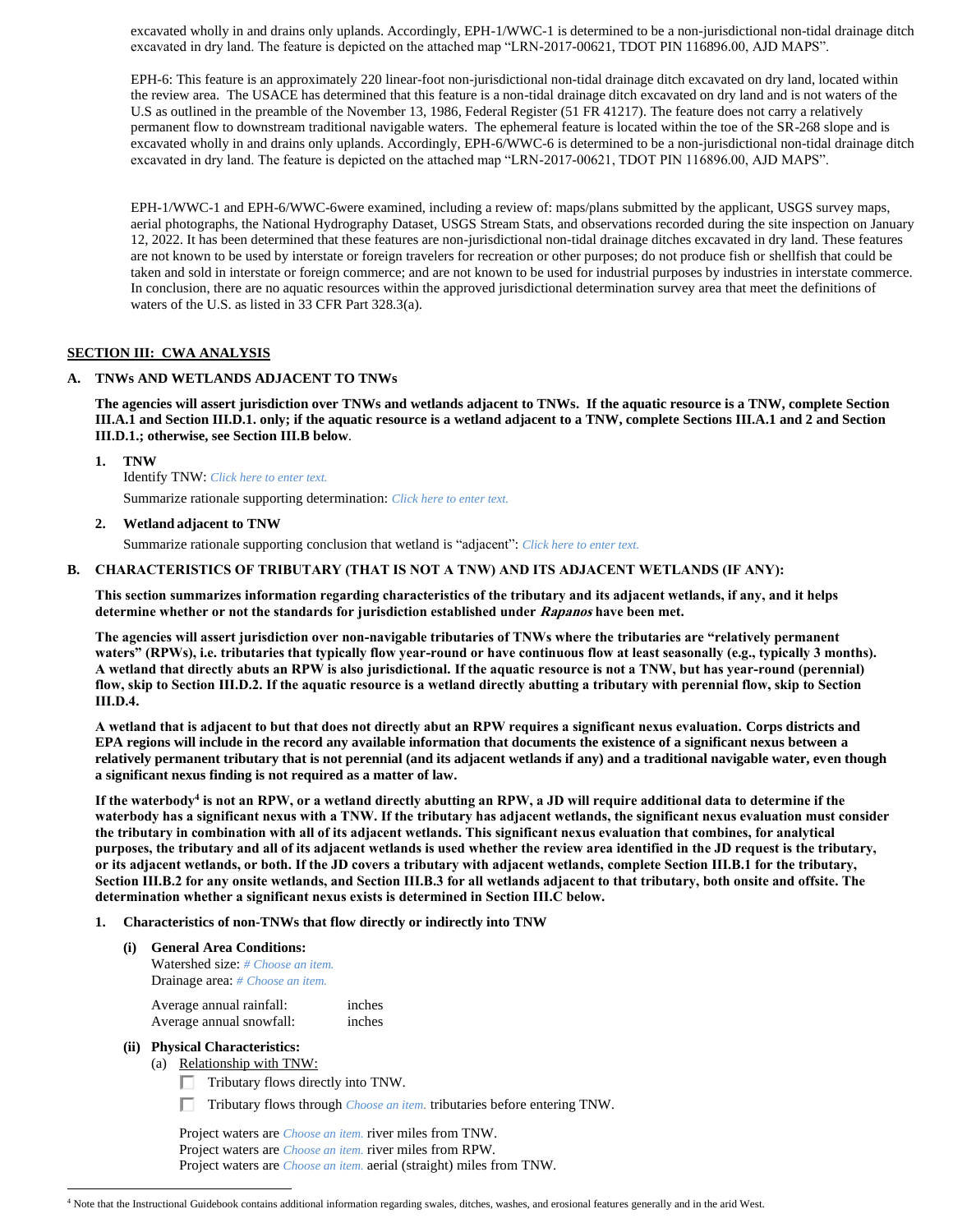|                                                                                | Project waters are <i>Choose an item.</i> aerial (straight) miles from RPW.<br>Project waters cross or serve as state boundaries. Explain:      |                                                            |  |  |  |  |  |
|--------------------------------------------------------------------------------|-------------------------------------------------------------------------------------------------------------------------------------------------|------------------------------------------------------------|--|--|--|--|--|
| Identify flow route to TNW <sup>5</sup> :<br>Tributary stream order, if known: |                                                                                                                                                 |                                                            |  |  |  |  |  |
|                                                                                | (b) General Tributary Characteristics (check all that apply):                                                                                   |                                                            |  |  |  |  |  |
|                                                                                | <b>Tributary</b> is:<br>$\Box$ Natural                                                                                                          |                                                            |  |  |  |  |  |
|                                                                                | Artificial (man-made). Explain: Click here to enter text.                                                                                       |                                                            |  |  |  |  |  |
|                                                                                | Manipulated (man-altered). Explain:                                                                                                             |                                                            |  |  |  |  |  |
|                                                                                | <b>Tributary</b> properties with respect to top of bank (estimate):                                                                             |                                                            |  |  |  |  |  |
|                                                                                | Average width:<br>feet<br>Average depth:<br>feet                                                                                                |                                                            |  |  |  |  |  |
|                                                                                | Average side slopes: Choose an item.                                                                                                            |                                                            |  |  |  |  |  |
|                                                                                | Primary tributary substrate composition (check all that apply):                                                                                 |                                                            |  |  |  |  |  |
|                                                                                | <b>Silts</b><br>Sands                                                                                                                           | Concrete                                                   |  |  |  |  |  |
|                                                                                | п<br>Cobbles<br>Gravel                                                                                                                          | Muck                                                       |  |  |  |  |  |
|                                                                                | п<br>Bedrock<br>Vegetation. Type/% cover: Click here to enter text.                                                                             |                                                            |  |  |  |  |  |
|                                                                                | Other. Explain: Click here to enter text.                                                                                                       |                                                            |  |  |  |  |  |
|                                                                                | Tributary condition/stability [e.g., highly eroding, sloughing banks]. Explain:                                                                 |                                                            |  |  |  |  |  |
|                                                                                | Presence of run/riffle/pool complexes. Explain:                                                                                                 |                                                            |  |  |  |  |  |
|                                                                                | Tributary geometry: Choose an item.                                                                                                             |                                                            |  |  |  |  |  |
|                                                                                | Tributary gradient (approximate average slope):<br>$\%$                                                                                         |                                                            |  |  |  |  |  |
|                                                                                | $(c)$ Flow:                                                                                                                                     |                                                            |  |  |  |  |  |
|                                                                                | Tributary provides for: Choose an item.<br>Estimate average number of flow events in review area/year: Choose an item.                          |                                                            |  |  |  |  |  |
|                                                                                | Describe flow regime:                                                                                                                           |                                                            |  |  |  |  |  |
|                                                                                | Other information on duration and volume:                                                                                                       |                                                            |  |  |  |  |  |
| Surface flow is: <i>Choose an item.</i> Characteristics:                       |                                                                                                                                                 |                                                            |  |  |  |  |  |
|                                                                                | Subsurface flow: Choose an item. Explain findings:                                                                                              |                                                            |  |  |  |  |  |
|                                                                                | $\Box$ Dye (or other) test performed: <i>Click here to enter text.</i>                                                                          |                                                            |  |  |  |  |  |
|                                                                                | Tributary has (check all that apply):                                                                                                           |                                                            |  |  |  |  |  |
|                                                                                | $\Box$ Bed and banks                                                                                                                            |                                                            |  |  |  |  |  |
|                                                                                | $\Box$ OHWM <sup>6</sup> (check all indicators that apply):                                                                                     |                                                            |  |  |  |  |  |
|                                                                                | clear, natural line impressed on the bank $\Box$ the presence of litter and debris                                                              |                                                            |  |  |  |  |  |
|                                                                                | changes in the character of soil                                                                                                                | destruction of terrestrial vegetation                      |  |  |  |  |  |
|                                                                                | the presence of wrack line<br>shelving                                                                                                          |                                                            |  |  |  |  |  |
|                                                                                | sediment sorting<br>vegetation matted down, bent, or absent<br>$\Box$                                                                           |                                                            |  |  |  |  |  |
|                                                                                | leaf litter disturbed or washed away<br>scour<br>sediment deposition<br>ш<br>ш                                                                  | multiple observed or predicted flow events                 |  |  |  |  |  |
|                                                                                | water staining<br>г<br>ш                                                                                                                        | abrupt change in plant community Click here to enter text. |  |  |  |  |  |
|                                                                                | other (list): Click here to enter text.<br>ш                                                                                                    |                                                            |  |  |  |  |  |
|                                                                                | Discontinuous OHWM. <sup>7</sup> Explain: Click here to enter text.                                                                             |                                                            |  |  |  |  |  |
|                                                                                | If factors other than the OHWM were used to determine lateral extent of CWA jurisdiction (check all that apply):                                |                                                            |  |  |  |  |  |
|                                                                                | Mean High Water Mark indicated by:<br>$\Box$ High Tide Line indicated by:                                                                       |                                                            |  |  |  |  |  |
|                                                                                | oil or scum line along shore objects<br>survey to available datum;                                                                              |                                                            |  |  |  |  |  |
|                                                                                | fine shell or debris deposits (foreshore)<br>physical markings;<br>ш<br>ш                                                                       |                                                            |  |  |  |  |  |
|                                                                                | physical markings/characteristics<br>ш                                                                                                          | vegetation lines/changes in vegetation types.              |  |  |  |  |  |
|                                                                                | tidal gauges                                                                                                                                    |                                                            |  |  |  |  |  |
|                                                                                | other (list): Click here to enter text.                                                                                                         |                                                            |  |  |  |  |  |
|                                                                                | <b>Chemical Characteristics:</b>                                                                                                                |                                                            |  |  |  |  |  |
|                                                                                | Characterize tributary (e.g., water color is clear, discolored, oily film; water quality; general watershed characteristics, etc.).<br>Explain: |                                                            |  |  |  |  |  |

Identify specific pollutants, if known:

**(iii)** 

<sup>5</sup> Flow route can be described by identifying, e.g., tributary a, which flows through the review area, to flow into tributary b, which then flows into TNW.

<sup>&</sup>lt;sup>6</sup>A natural or man-made discontinuity in the OHWM does not necessarily sever jurisdiction (e.g., where the stream temporarily flows underground, or where the OHWM has been removed by development or agricultural practices). Where there is a break in the OHWM that is unrelated to the waterbody's flow regime (e.g., flow over a rock outcrop or through a culvert), the agencies will look for indicators of flow above and below the break.

<sup>7</sup> Ibid.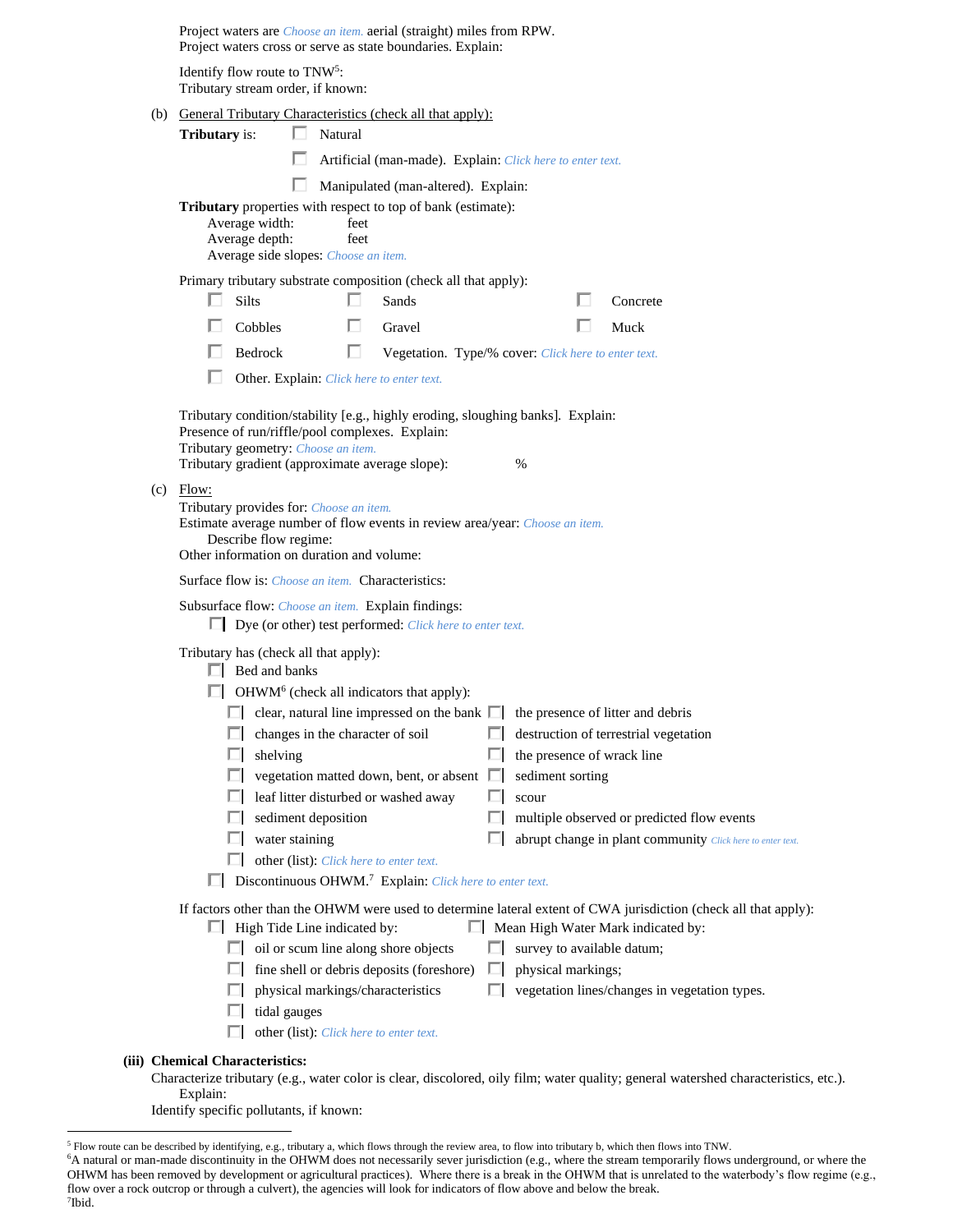### **(iv) Biological Characteristics. Channel supports (check all that apply):**

- Riparian corridor. Characteristics (type, average width):
- Wetland fringe. Characteristics: *Click here to enter text.*
- $\Box$  Habitat for:
	- Federally Listed species. Explain findings:
	- Fish/spawn areas. Explain findings: *Click here to enter text.*
	- Other environmentally-sensitive species. Explain findings: *Click here to enter text.*
	- Aquatic/wildlife diversity. Explain findings: *Click here to enter text.*

#### **2. Characteristics of wetlands adjacent to non-TNW that flow directly or indirectly into TNW**

### **(i) Physical Characteristics:**

- (a) General Wetland Characteristics:
	- Properties:

Wetland size: *#* acres Wetland type. Explain: *Click here to enter text.* Wetland quality. Explain: *Click here to enter text.* Project wetlands cross or serve as state boundaries. Explain: *Click here to enter text.*

(b) General Flow Relationship with Non-TNW:

Flow is: *Choose an item.* Explain: *Click here to enter text.*

Surface flow is: *Choose an item.*

Characteristics: *Click here to enter text.*

Subsurface flow: *Choose an item.* Explain findings: *Click here to enter text.*

Dye (or other) test performed: *Click here to enter text.*

- (c) Wetland Adjacency Determination with Non-TNW:
	- $\Box$  Directly abutting
	- $\Box$  Not directly abutting
		- Discrete wetland hydrologic connection. Explain: *Click here to enter text.*
		- Ecological connection. Explain: *Click here to enter text*.
		- Separated by berm/barrier. Explain: *Click here to enter text.*

### (d) Proximity (Relationship) to TNW

Project wetlands are *Choose an item.* river miles from TNW. Project waters are *Choose an item.* aerial (straight) miles from TNW. Flow is from: *Choose an item.* Estimate approximate location of wetland as within the *Choose an item.* floodplain.

### **(ii) Chemical Characteristics:**

Characterize wetland system (e.g., water color is clear, brown, oil film on surface; water quality; general watershed characteristics; etc.). Explain: *Click here to enter text.*

Identify specific pollutants, if known: *Click here to enter text.*

### **(iii) Biological Characteristics. Wetland supports (check all that apply):**

- Riparian buffer. Characteristics (type, average width): *Click here to enter text.*
- Vegetation type/percent cover. Explain: *Click here to enter text.*
- $\Box$  Habitat for:
	- Federally Listed species. Explain findings: *Click here to enter text*.
	- Fish/spawn areas. Explain findings: *Click here to enter text.*
	- Other environmentally-sensitive species. Explain findings: *Click here to enter text.*
	- Aquatic/wildlife diversity. Explain findings: *Click here to enter text.*

#### **3. Characteristics of all wetlands adjacent to the tributary (if any)**

All wetland(s) being considered in the cumulative analysis: *Choose an item.* Approximately (*#*) acres in total are being considered in the cumulative analysis.

For each wetland, specify the following:

| Directly abuts? $(Y/N)$ | Size (in acres) | Directly abuts? $(Y/N)$ | Size (in acres) |
|-------------------------|-----------------|-------------------------|-----------------|
|                         |                 |                         |                 |
| Y/N                     |                 | Y/N                     |                 |
| Y/N                     |                 | Y/N                     |                 |
|                         |                 | V / N/                  |                 |

Summarize overall biological, chemical and physical functions being performed: *Click here to enter text.*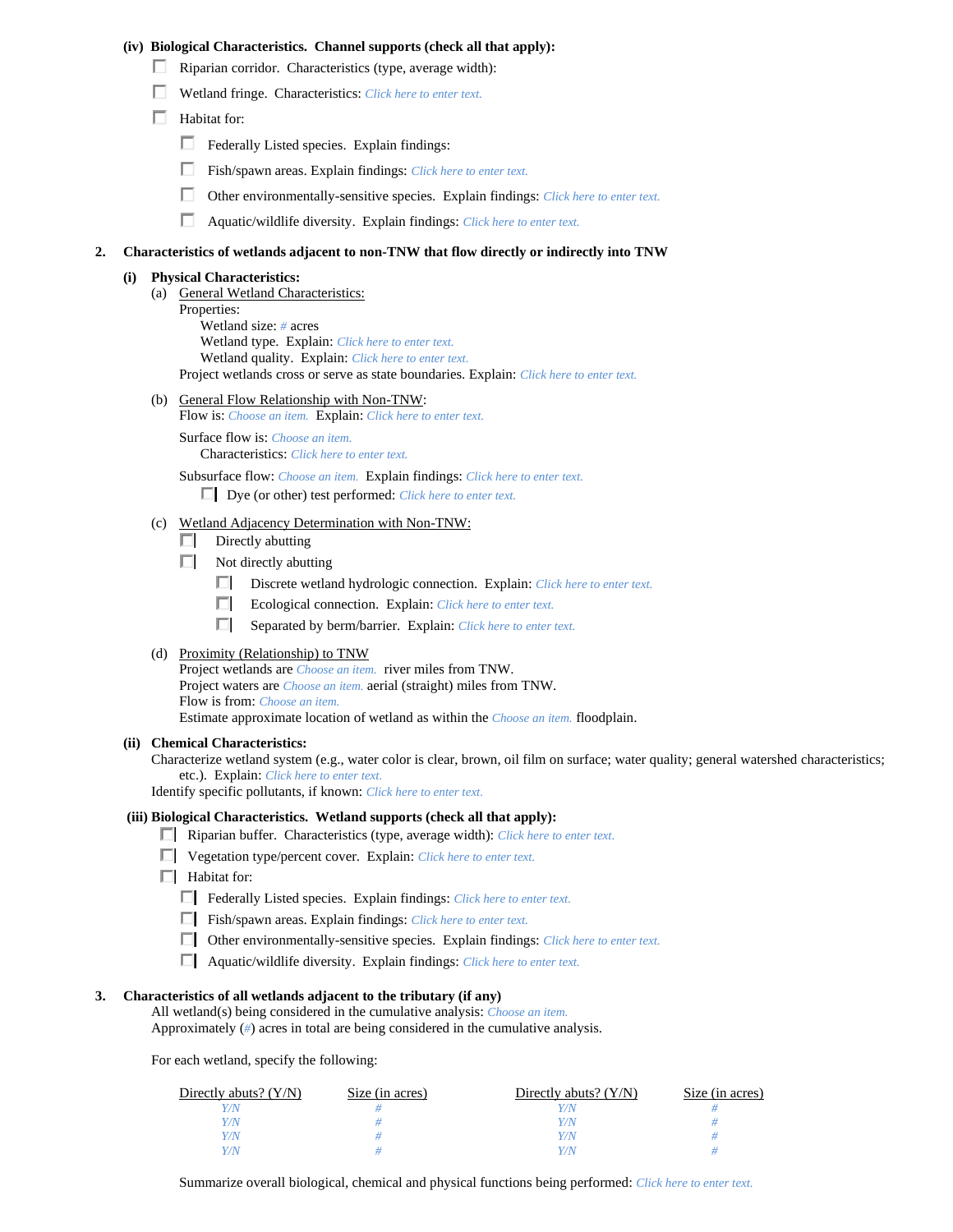## **C. SIGNIFICANT NEXUS DETERMINATION**

**A significant nexus analysis will assess the flow characteristics and functions of the tributary itself and the functions performed by any wetlands adjacent to the tributary to determine if they significantly affect the chemical, physical, and biological integrity of a TNW. For each of the following situations, a significant nexus exists if the tributary, in combination with all of its adjacent wetlands, has more than a speculative or insubstantial effect on the chemical, physical and/or biological integrity of a TNW. Considerations when evaluating significant nexus include, but are not limited to the volume, duration, and frequency of the flow of water in the tributary and its proximity to a TNW, and the functions performed by the tributary and all its adjacent wetlands. It is not appropriate to determine significant nexus based solely on any specific threshold of distance (e.g. between a tributary and its adjacent wetland or between a tributary and the TNW). Similarly, the fact an adjacent wetland lies within or outside of a floodplain is not solely determinative of significant nexus.** 

### **Draw connections between the features documented and the effects on the TNW, as identified in the** *Rapanos* **Guidance and discussed in the Instructional Guidebook. Factors to consider include, for example:**

- Does the tributary, in combination with its adjacent wetlands (if any), have the capacity to carry pollutants or flood waters to TNWs, or to reduce the amount of pollutants or flood waters reaching a TNW?
- Does the tributary, in combination with its adjacent wetlands (if any), provide habitat and lifecycle support functions for fish and other species, such as feeding, nesting, spawning, or rearing young for species that are present in the TNW?
- Does the tributary, in combination with its adjacent wetlands (if any), have the capacity to transfer nutrients and organic carbon that support downstream foodwebs?
- Does the tributary, in combination with its adjacent wetlands (if any), have other relationships to the physical, chemical, or biological integrity of the TNW?

### *Note: the above list of considerations is not inclusive and other functions observed or known to occur should be documented below:*

- **1. Significant nexus findings for non-RPW that has no adjacent wetlands and flows directly or indirectly into TNWs.** Explain findings of presence or absence of significant nexus below, based on the tributary itself, then go to Section III.D
- **2. Significant nexus findings for non-RPW and its adjacent wetlands, where the non-RPW flows directly or indirectly into TNWs.**  Explain findings of presence or absence of significant nexus below, based on the tributary in combination with all of its adjacent wetlands, then go to Section III.D: *Click here to enter text.*
- **2. Significant nexus findings for wetlands adjacent to an RPW but that do not directly abut the RPW.** Explain findings of presence or absence of significant nexus below, based on the tributary in combination with all of its adjacent wetlands, then go to Section III.D: *Click here to enter text.*

### **D. DETERMINATIONS OF JURISDICTIONAL FINDINGS. THE SUBJECT WATERS/WETLANDS ARE (CHECK ALL THAT APPLY):**

- **1. TNWs and Adjacent Wetlands.** Check all that apply and provide size estimates in review area:
	- $\Box$  TNWs: # linear feet # width (ft), Or, # acres.
	- Wetlands adjacent to TNWs: *#* acres.

## **2. RPWs that flow directly or indirectly into TNWs.**

- Tributaries of TNWs where tributaries typically flow year-round are jurisdictional. Provide data and rationale indicating that tributary is perennial: *Click here to enter text.*.
- Tributaries of TNW where tributaries have continuous flow "seasonally" (e.g., typically three months each year) are jurisdictional. Data supporting this conclusion is provided at Section III.B. Provide rationale indicating that tributary flows seasonally: *Click here to enter text.*.

Provide estimates for jurisdictional waters in the review area (check all that apply):

- $\Box$  Tributary waters: # linear feet # width (ft).
- Other non-wetland waters: *#* acres.

Identify type(s) of waters: *Click here to enter text.*

## **3. Non-RPWs<sup>8</sup> that flow directly or indirectly into TNWs.**

 $\Box$  Waterbody that is not a TNW or an RPW, but flows directly or indirectly into a TNW, and it has a significant nexus with a TNW is jurisdictional. Data supporting this conclusion is provided at Section III.C.

Provide estimates for jurisdictional waters within the review area (check all that apply):

- $\Box$  Tributary waters: linear feet width (ft).
- Other non-wetland waters: *#* acres.

Identify type(s) of waters: *Click here to enter text.*

## **4. Wetlands directly abutting an RPW that flow directly or indirectly into TNWs.**

- Wetlands directly abut RPW and thus are jurisdictional as adjacent wetlands.
	- Wetlands directly abutting an RPW where tributaries typically flow year-round. Provide data and rationale П. indicating that tributary is perennial in Section III.D.2, above. Provide rationale indicating that wetland is directly abutting an RPW: *Click here to enter text.*

<sup>8</sup>See Footnote # 3.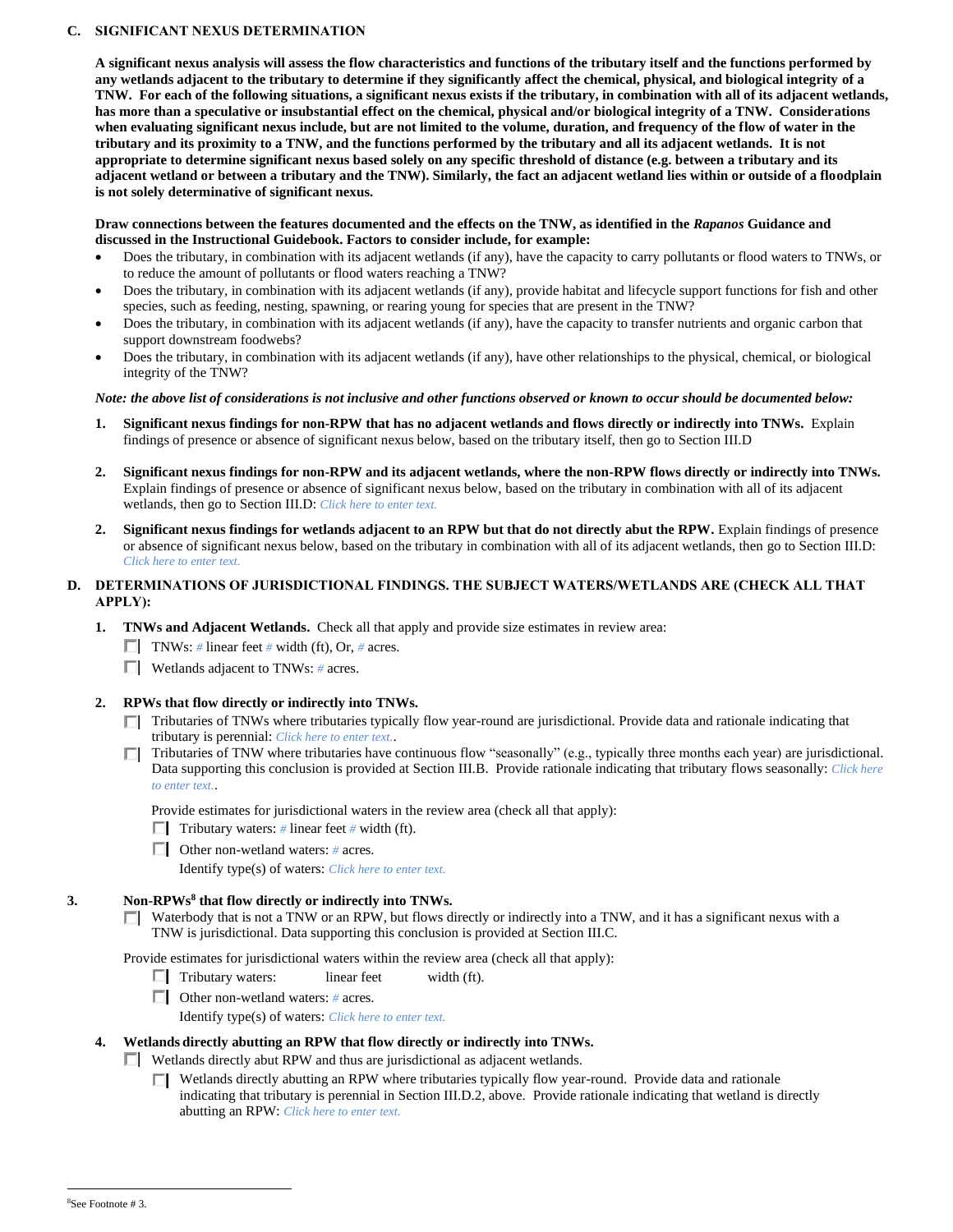Wetlands directly abutting an RPW where tributaries typically flow "seasonally." Provide data indicating that tributary is seasonal in Section III.B and rationale in Section III.D.2, above. Provide rationale indicating that wetland is directly abutting an RPW: *Click here to enter text.*

Provide acreage estimates for jurisdictional wetlands in the review area: *#* acres.

### **5. Wetlands adjacent to but not directly abutting an RPW that flow directly or indirectly into TNWs.**

Wetlands that do not directly abut an RPW, but when considered in combination with the tributary to which they are П. adjacent and with similarly situated adjacent wetlands, have a significant nexus with a TNW are jurisidictional. Data supporting this conclusion is provided at Section III.C.

Provide acreage estimates for jurisdictional wetlands in the review area: *#* acres.

### **6. Wetlands adjacent to non-RPWs that flow directly or indirectly into TNWs.**

 $\Box$  Wetlands adjacent to such waters, and have when considered in combination with the tributary to which they are adjacent and with similarly situated adjacent wetlands, have a significant nexus with a TNW are jurisdictional. Data supporting this conclusion is provided at Section III.C.

Provide estimates for jurisdictional wetlands in the review area: *#* acres.

### **7. Impoundments of jurisdictional waters. 9**

- As a general rule, the impoundment of a jurisdictional tributary remains jurisdictional.
- Demonstrate that impoundment was created from "waters of the U.S.," or
- Demonstrate that water meets the criteria for one of the categories presented above (1-6), or
- Г Demonstrate that water is isolated with a nexus to commerce (see E below).

### **E. ISOLATED [INTERSTATE OR INTRA-STATE] WATERS, INCLUDING ISOLATED WETLANDS, THE USE, DEGRADATION OR DESTRUCTION OF WHICH COULD AFFECT INTERSTATE COMMERCE, INCLUDING ANY SUCH WATERS (CHECK ALL THAT APPLY):<sup>10</sup>**

 $\Box$  which are or could be used by interstate or foreign travelers for recreational or other purposes.

- $\Box$  from which fish or shellfish are or could be taken and sold in interstate or foreign commerce.
- $\Box$  which are or could be used for industrial purposes by industries in interstate commerce.
- Interstate isolated waters.Explain: *Click here to enter text.*
- Other factors.Explain: *Click here to enter text.*

### **Identify water body and summarize rationale supporting determination:** *Click here to enter text.*

Provide estimates for jurisdictional waters in the review area (check all that apply):

- $\Box$  Tributary waters: *#* linear feet *#* width (ft).
- Other non-wetland waters: *#* acres.

Identify type(s) of waters: *Click here to enter text.*

### Wetlands: *#* acres.

# **F. NON-JURISDICTIONAL WATERS, INCLUDING WETLANDS (CHECK ALL THAT APPLY):**

- $\Box$  If potential wetlands were assessed within the review area, these areas did not meet the criteria in the 1987 Corps of Engineers Wetland Delineation Manual and/or appropriate Regional Supplements.
- П Review area included isolated waters with no substantial nexus to interstate (or foreign) commerce.
	- Prior to the Jan 2001 Supreme Court decision in "*SWANCC*," the review area would have been regulated based solely on the П "Migratory Bird Rule" (MBR).
- п Waters do not meet the "Significant Nexus" standard, where such a finding is required for jurisdiction. Explain:
- Other: (explain, if not covered above): EPH-1/WWC-1 and EPH-6/WWC-6 are determined to be non-jurisdictional ditches ⊽ constructed in uplands. These features do not meet the definition of waters of the U.S. as defined by 33 CFR Part 328.3(a). See Section II B.2.

Provide acreage estimates for non-jurisdictional waters in the review area, where the sole potential basis of jurisdiction is the MBR factors (i.e., presence of migratory birds, presence of endangered species, use of water for irrigated agriculture), using best professional judgment (check all that apply):

Non-wetland waters (i.e., rivers, streams): П.

Lakes/ponds: *#* acres. Е

п Other non-wetland waters: *#* acres. List type of aquatic resource: *Click here to enter text.*.

П. Wetlands: *#* acres.

Provide acreage estimates for non-jurisdictional waters in the review area that do not meet the "Significant Nexus" standard, where such a finding is required for jurisdiction (check all that apply):

п Non-wetland waters (i.e., rivers, streams): linear feet width (ft).

Lakes/ponds: *#* acres.

<sup>&</sup>lt;sup>9</sup> To complete the analysis refer to the key in Section III.D.6 of the Instructional Guidebook.

<sup>&</sup>lt;sup>10</sup> Prior to asserting or declining CWA jurisdiction based solely on this category, Corps Districts will elevate the action to Corps and EPA HQ for review consistent with the process described in the Corps/EPA *Memorandum Regarding CWA Act Jurisdiction Following Rapanos.*